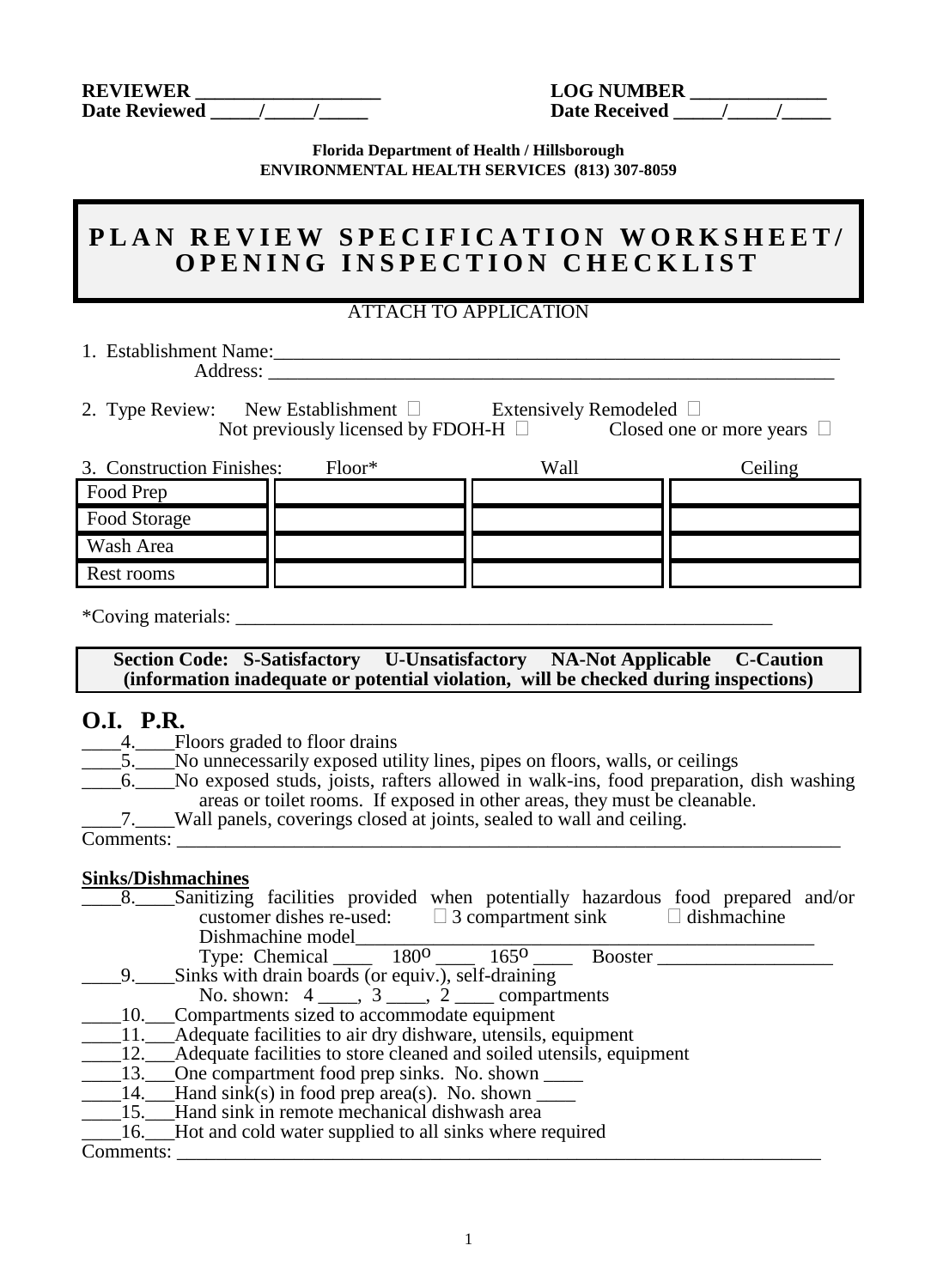#### **Equipment: Installation/Design**

| 17.       | Ice produced and stored in protected area                                             |
|-----------|---------------------------------------------------------------------------------------|
| 18.       | Displayed food protected                                                              |
| 19.       | Running water dipper well for bulk ice cream service                                  |
| 20.       | Beverage tubing installed properly                                                    |
| 21.       | Adequate storage facilities ( $\frac{dy}{dx}$ refrigerated)                           |
| 22.       | Open shelving to be at least 6" above floor                                           |
| 23.       | Equipment designed to facilitate cleaning, e.g., no raw wood, pegboard, contact paper |
| 24.       | Equipment installed to facilitate cleaning, e.g., easily cleaned beneath, behind,     |
| between   |                                                                                       |
| 25.       | Tabletop equipment, not easily movable, not sealed shall be on legs at least 4" high  |
| 26.       | Floor mounted equipment, not easily movable, not sealed shall be on raised platforms  |
|           | or on legs at least 6" high                                                           |
| Comments: |                                                                                       |
|           |                                                                                       |

### **Plumbing**

| 27.        | Backsiphonage and backflow protection if no air gap/break                               |
|------------|-----------------------------------------------------------------------------------------|
| <b>28.</b> | Faucets with hose fitting to have backflow protection device                            |
| 29.        | Refrigeration waste piping shall discharge indirectly into floor drain or receptor      |
|            | approved by local plumbing authority                                                    |
| .30.       | Food, equipment, and utensils shall not be placed under exposed sewer lines             |
| 31.        | Restrooms provided for employees and patrons                                            |
| 32.        | Restrooms accessible by customers without going through food preparation area           |
| 33.        | Restroom doors to be self-closing                                                       |
| 34.        | Hot and cold water to all lavatories used by employees                                  |
| 35.        | Water heaters located near where hot water is required                                  |
|            | _36. Wastewater from cleaning of containers drained to sanitary sewer (mopsink/canwash) |
| Comments:  |                                                                                         |

#### **Other Facilities**

\_\_\_\_37.\_\_\_\_Designated area for employee belongings

- \_\_\_\_38.\_\_\_\_Laundry facilities separate or in storage area only
- \_\_\_\_39.\_\_\_\_Adequate storage area for maintenance and cleaning equipment
- \_\_\_\_40.\_\_\_\_Adequate lighting provided. Minimum 20 ft-c on working surfaces, 10 ft-c on other surfaces
- \_\_\_\_41.\_\_\_\_Lights shielded, coated, covered where food stored, prepared, displayed where food is open or exposed
- \_\_\_\_42.\_\_\_\_All rooms and equipment that produce appreciable quantity of steam, obnoxious odors, fumes, vapors, grease, smoke to be vented to outside, including restrooms \_\_\_\_43.\_\_\_\_Food service separate from living quarters.
- \_\_\_\_44.\_\_\_\_Walking and driving surfaces shall be constructed to minimize dust and graded to prevent pooling of water

Comments:

#### **Solid Waste**

| $-45.$    | Waste container, grease receptacle, compactor on smooth non-absorbent surface |
|-----------|-------------------------------------------------------------------------------|
| $-46.$    | <b>Compactor area drained to sanitary sewer</b>                               |
| Comments: |                                                                               |
|           |                                                                               |

## **Water Supply**

| ,<br>_____47. Type of Supply: Municipal/Public Utility ______ | On-Site well |       | Other $\_\_$ |  |
|---------------------------------------------------------------|--------------|-------|--------------|--|
| 48. Name of Supplier                                          |              |       |              |  |
| 49. Written approval for use issued by/Confirmed:             |              | Date: |              |  |
| 50. Public Water system permit number and type:               |              |       |              |  |
| Comments:                                                     |              |       |              |  |